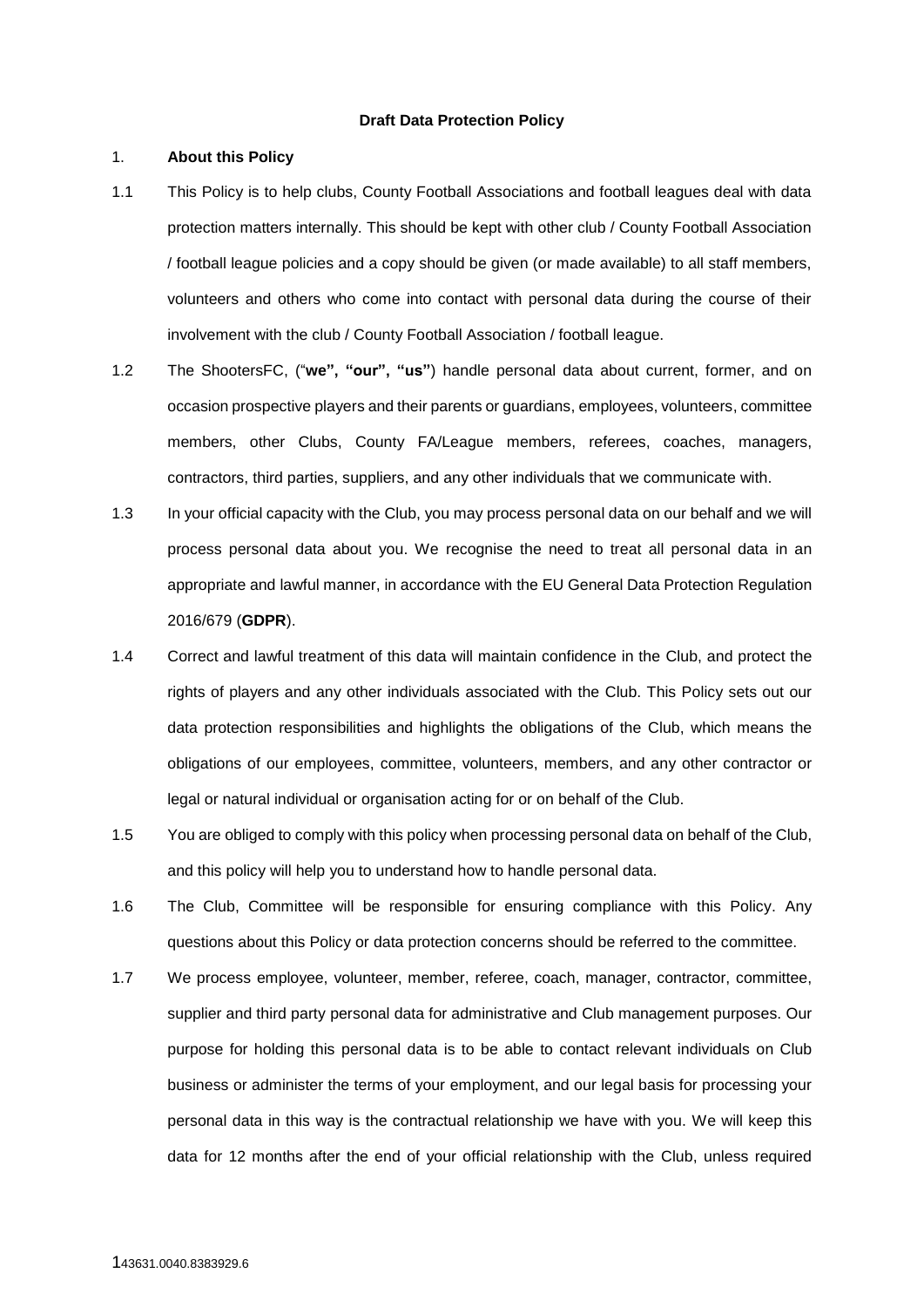otherwise by law and / or regulatory requirements. If you do not provide your personal data for this purpose, you will not be able to carry out your role or the obligations of your contract with the Club.

1.8 All the key definitions under GDPR can be found [here.](https://ico.org.uk/for-organisations/guide-to-the-general-data-protection-regulation-gdpr/key-definitions/)

# 2. **What we need from you**

- 2.1 To assist with our compliance with GDPR we will need you to comply with the terms of this policy. We have set out the key guidance in this section but please do read the full policy carefully.
- 2.2 Please help us to comply with the data protection principles (set out briefly in section [3](#page-2-0) of this policy and in further detail below):
	- 2.2.1 please ensure that you only process data in accordance with our transparent processing as set out in our Privacy notice;
	- 2.2.2 please only process personal data for the purposes for which we have collected it (i.e. if you want to do something different with it then please speak to Jason Holmes or Peter Askew first;
	- 2.2.3 please do not ask for further information about players and / or members and / or staff and / or volunteers without first checking with Jason Holmes or Peter Askew;
	- 2.2.4 if you are asked to correct an individual's personal data, please make sure that you can identify that individual and, where you have been able to identify them, make the relevant updates on our records and systems;
	- 2.2.5 please comply with our retention periods listed in our Privacy Notice and make sure that if you still have information which falls outside of those dates, that you delete/destroy it securely;
	- 2.2.6 please treat all personal data as confidential. If it is stored in electronic format then please consider whether the documents themselves should be password protected or whether your personal computer is password protected and whether you can limit the number of people who have access to the information. Please also consider the security levels of any cloud storage provider (and see below). If it is stored in hard copy format then please make sure it is locked away safely and is not kept in a car overnight or disposed of in a public place;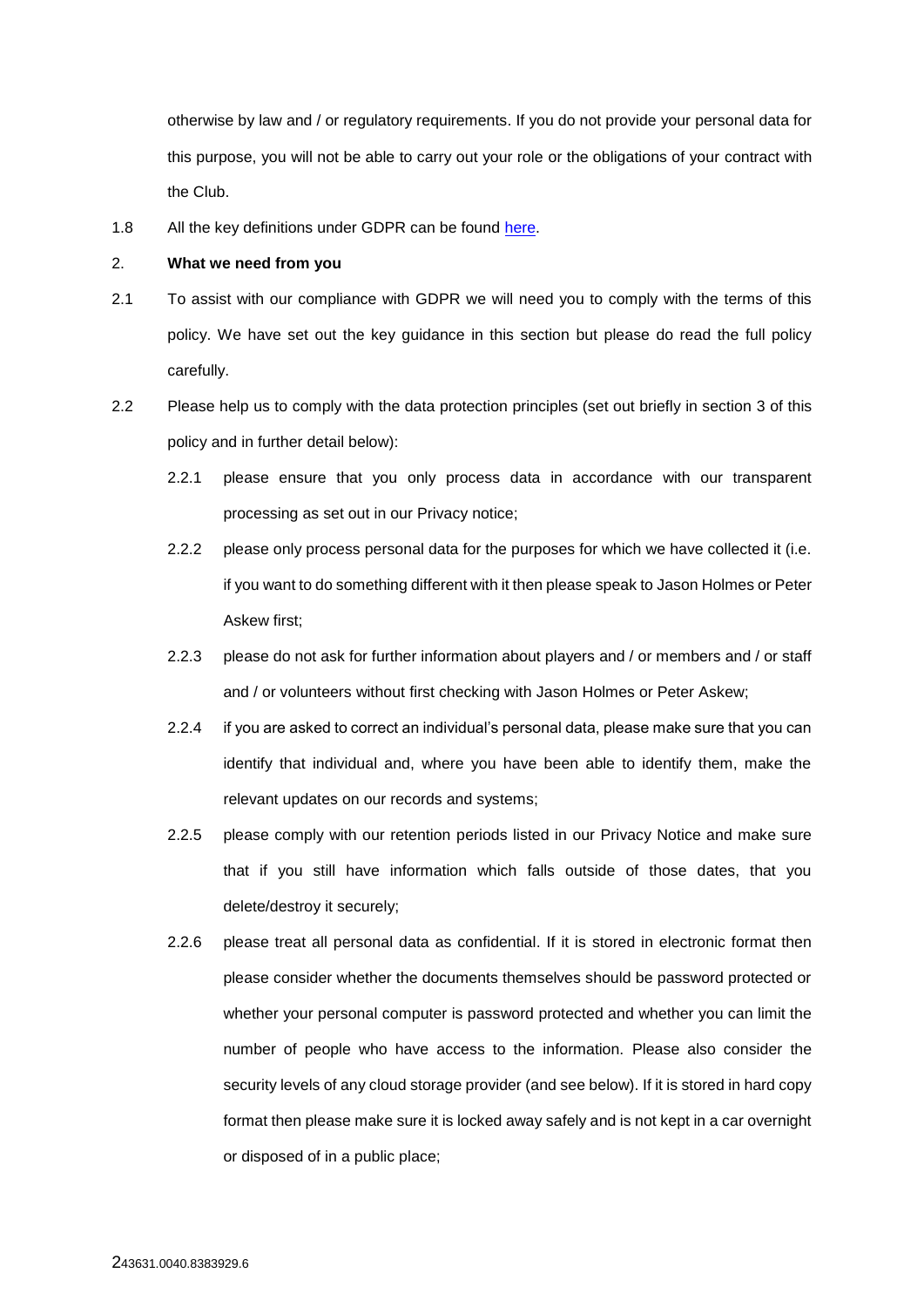- 2.2.7 if you are looking at using a new electronic system for the storage of information, please talk to Jason Holmes or Peter Askew first so that we can decide whether such a system is appropriately secure and complies with GDPR;
- 2.2.8 if you are planning on sharing personal data with anybody new or with a party outside the FA structure then please speak to Jason Holmes or Peter Askew before doing so who will be able to check that the correct contractual provisions are in place and that we have a lawful basis to share the information;
- 2.2.9 if you receive a subject access request (or you think somebody is making a subject access request for access to the information we hold on them) then please tell Jason Holmes or Peter Askew as soon as possible because we have strict timelines in which to comply;
- 2.2.10 if you think there has been a data breach (for example you have lost personal data or a personal device which contains personal data or you have been informed that a coach has done so, or you have sent an email and open copied all contacts in) then please speak to Jason Holmes or Peter Askew who will be able to help you to respond.

If you have any questions at any time then please just ask Jason Holmes or Peter Askew. We are here to help.

### <span id="page-2-0"></span>3. **Data protection principles**

- 3.1 Anyone processing personal data must comply with the enforceable principles of data protection. Personal data must be:
	- 3.1.1 processed lawfully, fairly and in a transparent manner;
	- 3.1.2 collected for only specified, explicit and legitimate purposes;
	- 3.1.3 adequate, relevant and limited to what is necessary for the purpose(s) for which it is processed;
	- 3.1.4 accurate and, where necessary, kept up to date;
	- 3.1.5 kept in a form which permits identification of individuals for no longer than is necessary for the purpose(s) for which it is processed;
	- 3.1.6 processed in a manner that ensures its security by appropriate technical and organisational measures to protect against unauthorised or unlawful processing and against accidental loss, destruction or damage;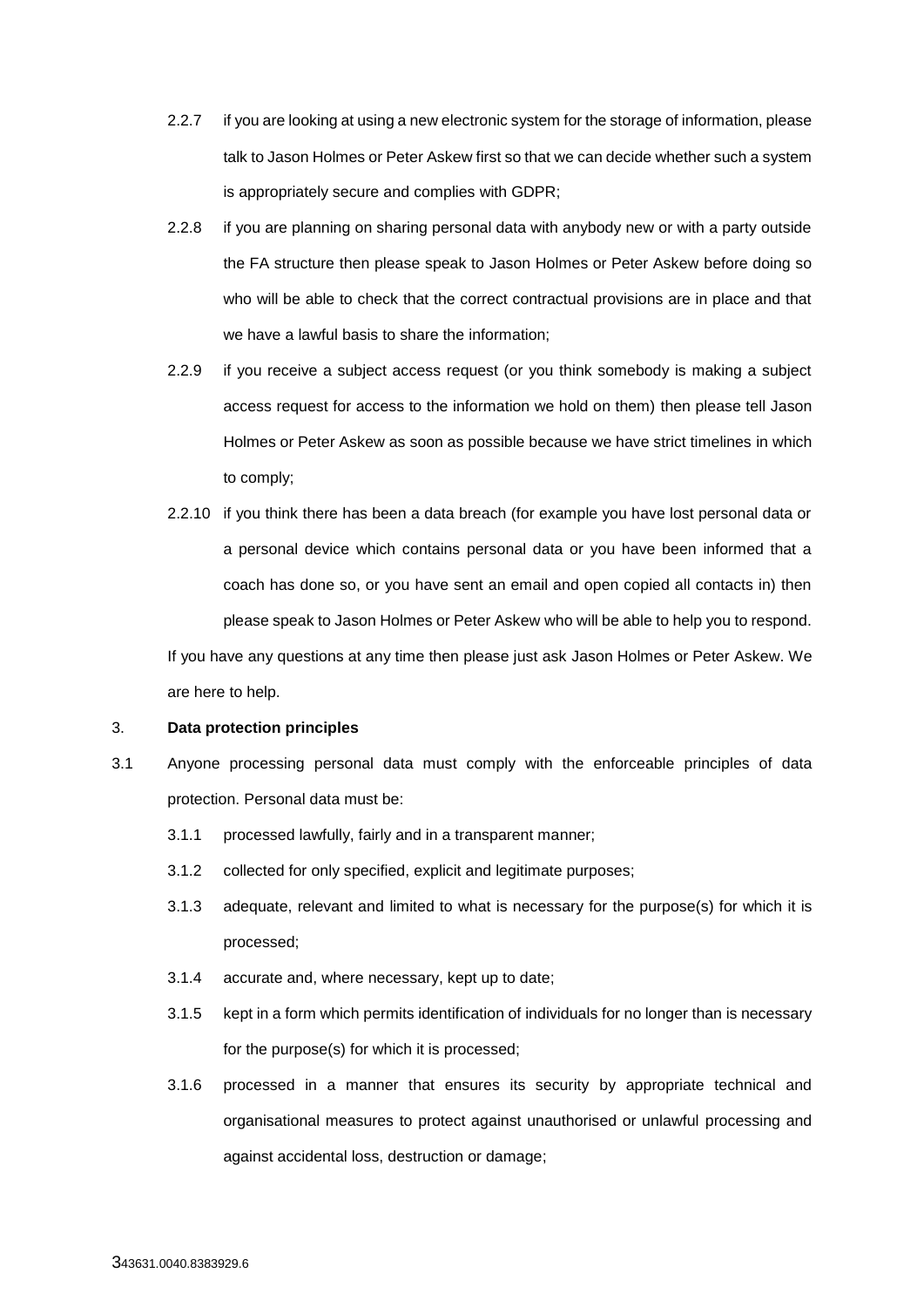3.2 We are responsible for and must be able to demonstrate compliance with the data protection principles listed above.

### 4. **Fair and lawful processing**

- 4.1 This Policy aims to ensure that our data processing is done fairly and without adversely affecting the rights of the individual.
- 4.2 Lawful processing means data must be processed on one of the legal bases set out in the GDPR. When special category personal data is being processed, additional conditions must be met.

# 5. **Processing for limited purposes**

- 5.1 The Club collects and processes personal data. This is data we receive directly from an individual and data we may receive from other sources.
- 5.2 We will only process personal data for the purposes of the Club as instructed by the committee, the County FA or The FA, or as specifically permitted by the GDPR. We will let individuals know what those purposes are when we first collect the data or as soon as possible thereafter.

### 6. **Consent**

- 6.1 One of the lawful bases on which we may be processing data is the individual's consent.
- 6.2 An individual consents to us processing their personal data if they clearly indicate specific and informed agreement, either by a statement or positive action.
- 6.3 Individuals must be easily able to withdraw their consent at any time and withdrawal must be promptly honoured. Consents should be refreshed every season.
- 6.4 Explicit consent is usually required for automated decision-making and for cross-border data transfers, and for processing special category personal data. Where children are involved then the consent must be in writing from parent/guardian
- 6.5 Where consent is our legal basis for processing, we will need to keep records of when and how this consent was captured.
- 6.6 Our Privacy Notice sets out the lawful bases on which we process data of our players and members.

# 7. **Notifying individuals**

- 7.1 Where we collect personal data directly from individuals, we will inform them about:
	- 7.1.1 the purpose(s) for which we intend to process that personal data;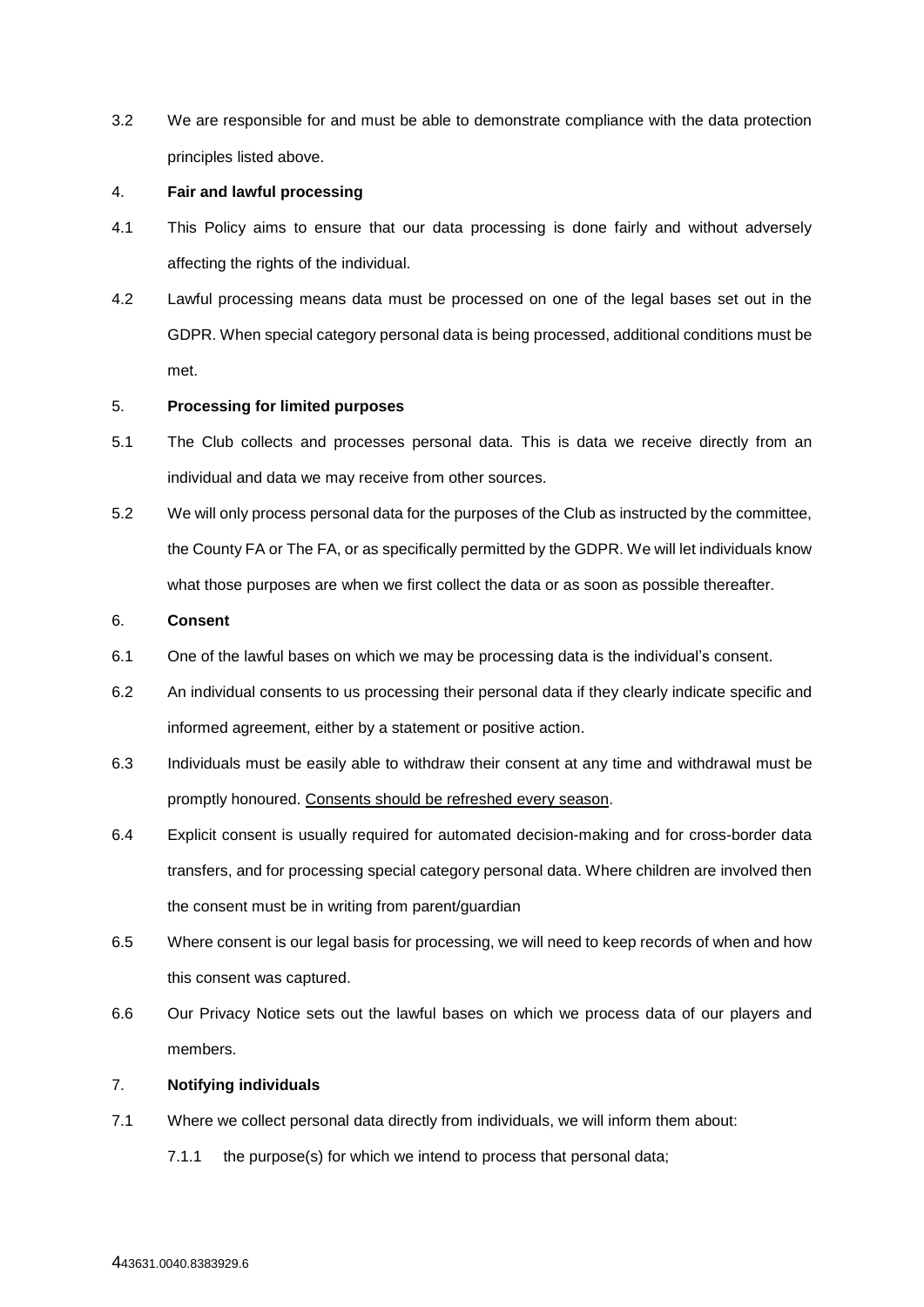- 7.1.2 the legal basis on which we are processing that personal data;
- 7.1.3 where that legal basis is a legitimate interest, what that legitimate interest is;
- 7.1.4 where that legal basis is statutory or contractual, any possible consequences of failing to provide that personal data;
- 7.1.5 the types of third parties, if any, with which we will share that personal data, including any international data transfers;
- 7.1.6 their rights as data subjects, and how they can limit our use of their personal data;
- 7.1.7 the period for which data will be stored and how that period is determined;
- 7.1.8 any automated decision-making processing of that data and whether the data may be used for any further processing, and what that further processing is.
- 7.2 If we receive personal data about an individual from other sources, we will provide the above information as soon as possible and let them know the source we received their personal data from;
- 7.3 We will also inform those whose personal data we process that we, the Club, are the data controller in regard to that data, and which individual(s) in the Club are responsible for data protection.

# 8. **Adequate, relevant and non-excessive processing**

- 8.1 We will only collect personal data that is required for the specific purpose notified to the individual.
- 8.2 You may only process personal data if required to do so in your official capacity with the Club. You cannot process personal data for any reason unrelated to your duties.
- 8.3 The Club must ensure that when personal data is no longer needed for specified purposes, it is deleted or anonymised.

# 9. **Accurate data**

We will ensure that personal data we hold is accurate and kept up to date. We will check the accuracy of any personal data at the point of collection and at the start of each season. We will take all reasonable steps to destroy or amend inaccurate or out-of-date data.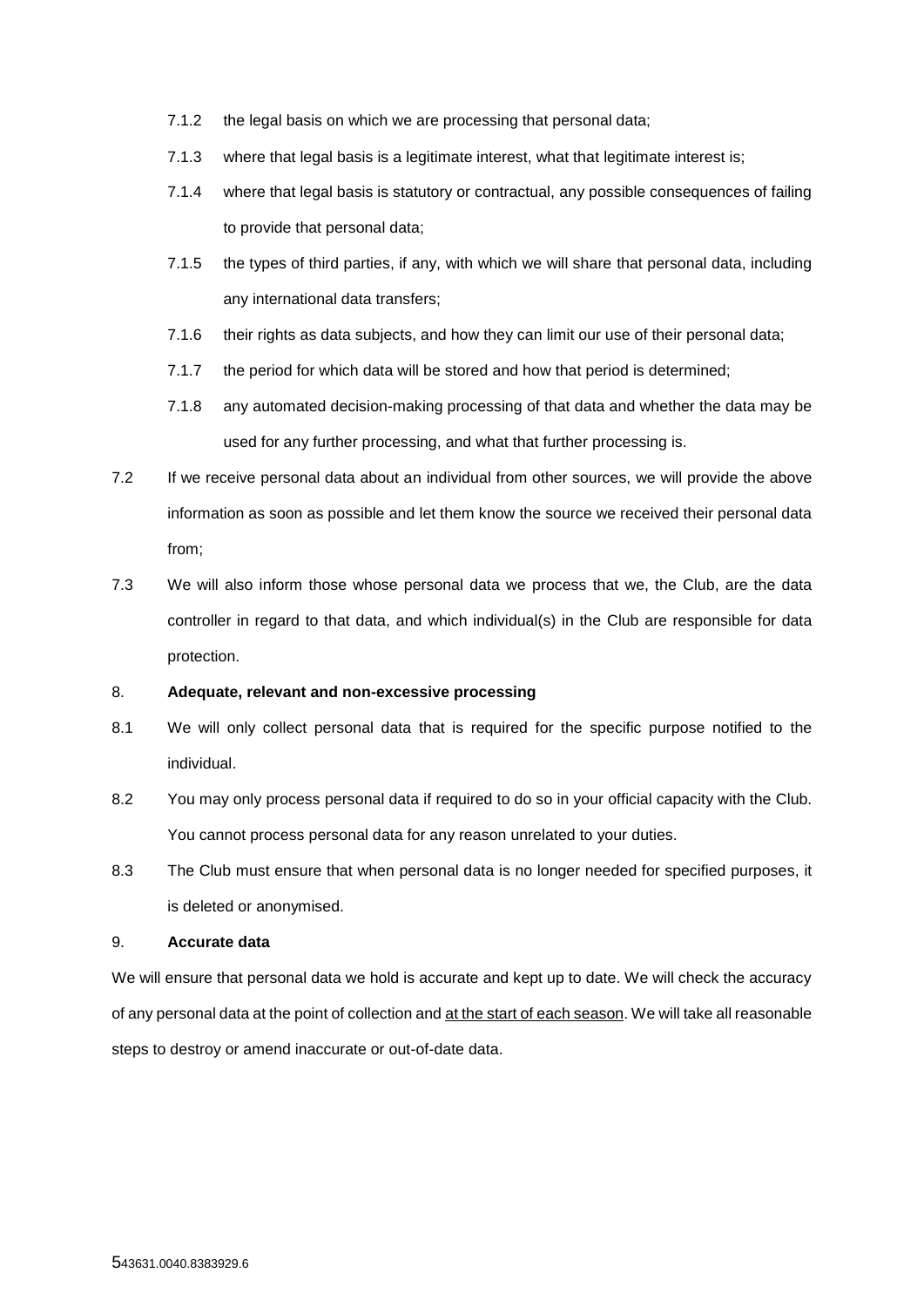### 10. **Timely processing**

We will not keep personal data longer than is necessary for the purpose(s) for which they were collected. We will take all reasonable steps to destroy or delete data which is no longer required, as per our Privacy Notice.

# 11. **Processing in line with data subjects' rights**

- 11.1 As data subjects, all individuals have the right to:
	- 11.1.1 be informed of what personal data is being processed;
	- 11.1.2 request access to any data held about them by a data controller;
	- 11.1.3 object to processing of their data for direct-marketing purposes (including profiling);
	- 11.1.4 ask to have inaccurate or incomplete data rectified;
	- 11.1.5 be forgotten (deletion or removal of personal data);
	- 11.1.6 restrict processing;
	- 11.1.7 data portability; and
	- 11.1.8 not be subject to a decision which is based on automated processing.
- 11.2 The Club is aware that not all individuals' rights are absolute, and any requests regarding the above should be immediately reported to the committee, and if applicable escalated to the County FA for guidance.

## 12. **Data security**

- 12.1 We will take appropriate security measures against unlawful or unauthorised processing of personal data, and against the accidental loss of, or damage to, personal data.
- 12.2 We have proportionate procedures and technology to maintain the security of all personal data.
- 12.3 Personal data will only be transferred to another party to process on our behalf (a **data processor**) where we have a GDPR-compliant written contract in place with that data processor.
- 12.4 We will maintain data security by protecting the confidentiality, integrity and availability of the personal data.
- 12.5 Our security procedures include:
	- 12.5.1 **Entry controls.** Any stranger seen in entry-controlled areas should be reported.
	- 12.5.2 **Secure desks, cabinets and cupboards.** Desks and cupboards should be locked if they hold personal data.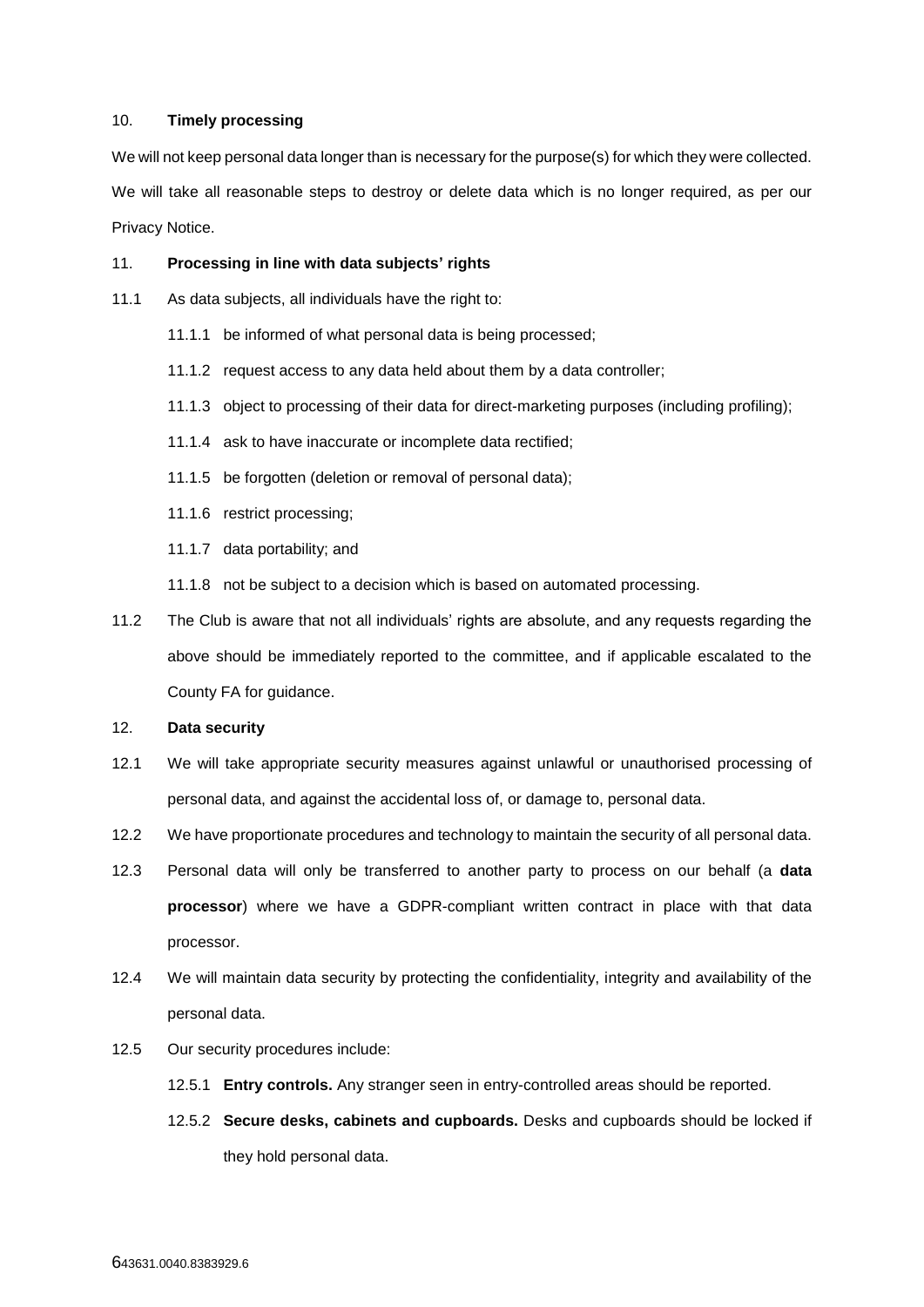- 12.5.3 **Methods of disposal.** Paper documents should be shredded. Digital storage devices should be physically destroyed.
- 12.5.4 **Equipment.** Screens and monitors must not show personal data to passers-by and should be locked when unattended. Excel spreadsheets will be password protected.
- 12.5.5 **Personal Devices.** Anyone accessing or processing the Club personal data on their own device, must have and operate a password only access or similar lock function, and should have appropriate anti-virus protection. These devices must have the Club's personal data removed prior to being replaced by a new device or prior to such individual ceasing to work with or support the Club.

### 13. **Disclosure and sharing of personal information**

- 13.1 We share personal data with the County FA/ and The FA, and with applicable leagues using Whole Game System.
- 13.2 We may share personal data with third parties or suppliers for the services they provide and instruct them to process our personal data on our behalf as data processors. Where we share data with third parties, we will ensure we have a compliant written contract in place incorporating the minimum data processer terms as set out in the GDPR, which may be in the form of a supplier's terms of service.
- 13.3 We may share personal data we hold if we are under a duty to disclose or share an individual's personal data in order to comply with any legal obligation, or in order to enforce or apply any contract with the individual or other agreements; or to protect our rights, property, or safety of our employees, players, other individuals associated with the Club or others.

### 14. **Transferring personal data to a country outside the EEA**

We may transfer any personal data we hold to a country outside the European Economic Area (**EEA**), provided that one of the appropriate safeguards applies.

# 15. **Reporting a personal data breach**

- 15.1 In the case of a breach of personal data, we may need to notify the applicable regulatory body and the individual.
- 15.2 If you know or suspect that a personal data breach has occurred, inform a member of the committee immediately, who may need to escalate to the County FA/ FA as appropriate. You should preserve all evidence relating to a potential personal data breach.